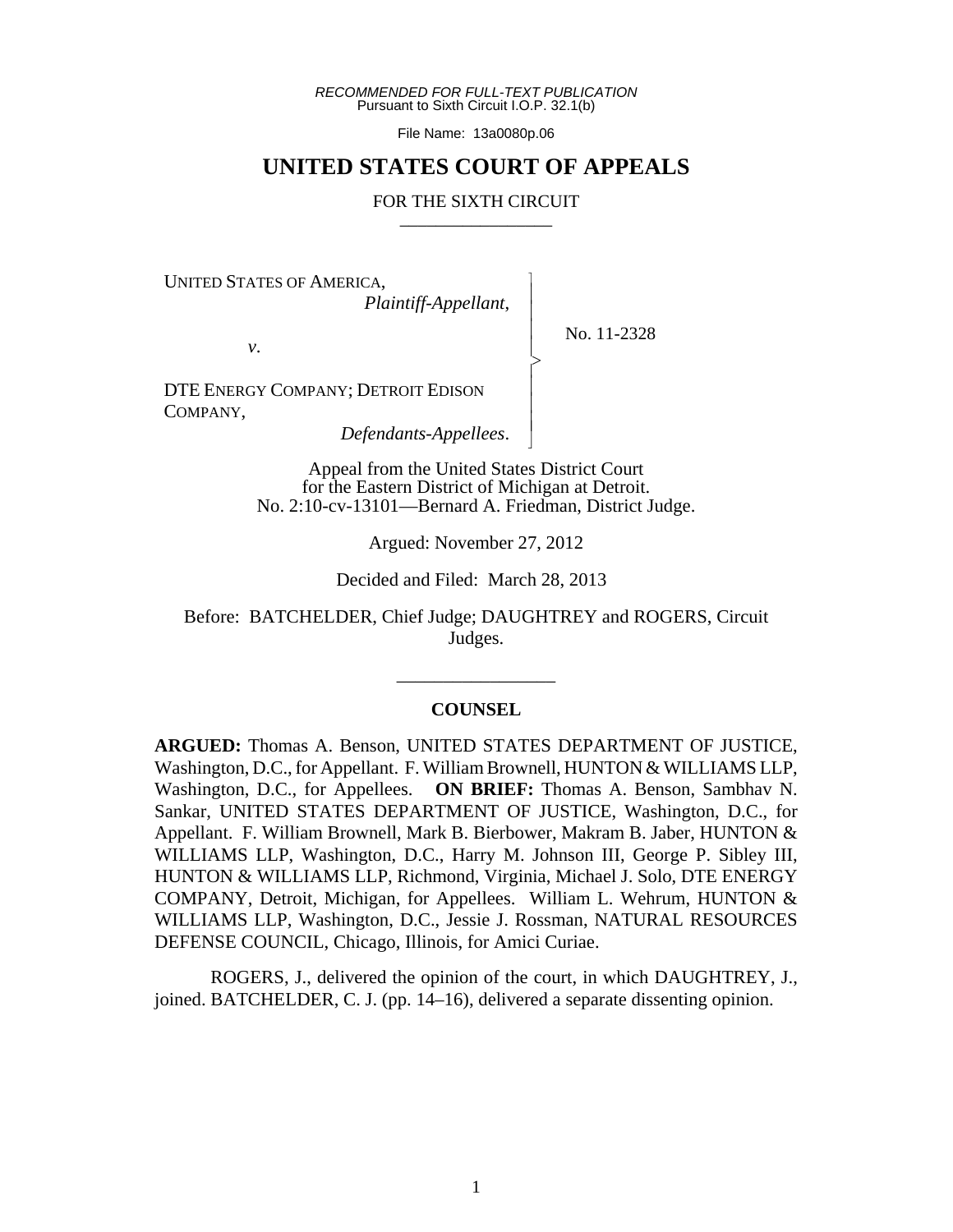### **OPINION \_\_\_\_\_\_\_\_\_\_\_\_\_\_\_\_\_**

**\_\_\_\_\_\_\_\_\_\_\_\_\_\_\_\_\_**

ROGERS, Circuit Judge. Environmental Protection Agency regulations implementing the Clean Air Act require owners and operators of any major pollutant emitting source who plan construction projects at the source to make a preconstruction projection of whether and to what extent emissions from the source will increase following construction. That projection determines whether the project constitutes a "major modification" and thus requires a permit. This appeal raises a single question: can EPA challenge that projection before there is post-construction data to prove or disprove it? The district court held that it cannot and granted summary judgment to defendants DTE Energy and Detroit Edison. While the regulations allow operators to undertake projects without having EPA second-guess their projections, EPA is not categorically prevented from challenging even blatant violations of its regulations until long after modifications are made. The district court's sweeping reading of the regulations to that effect is at odds with the Clean Air Act. It is therefore necessary to reverse and remand.

### I.

#### A.

The 1977 Amendments to the Clean Air Act created a program titled New Source Review.**<sup>1</sup>** New Source Review forbids the construction of new sources of air pollution without a permit. 42 U.S.C. § 7475. In order to achieve the act's goals of "a proper balance between environmental controls and economic growth," sources already in existence when the program was implemented do not have to obtain a permit unless and until they are modified. *New York v. EPA*, 413 F.3d 3, 13 (D.C. Cir. 2005) (quoting 123 Cong. Rec. 27,076 (1977) (statement of Rep. Waxman)). Congress defined a

**<sup>1</sup>** New Source Review actually consists of two programs: Nonattainment New Source Review for areas classified as "nonattainment" for certain pollutants and Prevention of Significant Deterioration for areas classified as "attainment." Monroe, Michigan actually falls into both categories depending on the pollutant. The two programs are generally parallel and their differences do not affect this case.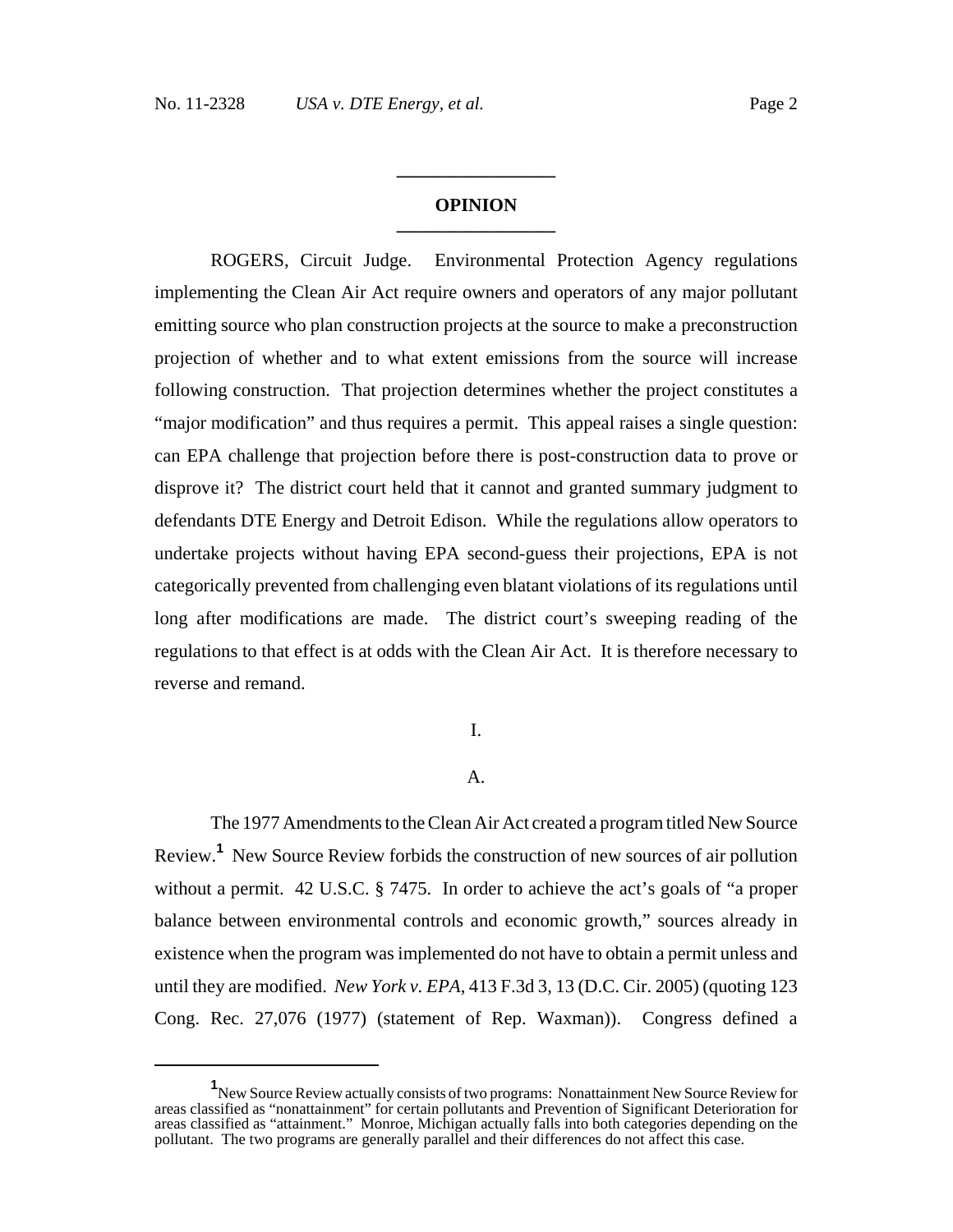modification as "any physical change in, or change in the method of operation of, a stationary source which increases the amount of any air pollutant emitted by such source or which results in the emission of any air pollutant not previously emitted." 42 U.S.C.  $§ 7411(a)(4)$ . EPA requires owners or operators<sup>2</sup> of sources to obtain permits if they plan a "major modification." A source is anything that has the potential to emit large quantities of a regulated pollutant. A major modification is "any physical change in or change in the method of operation of a major stationary source that would result in: a significant emissions increase . . . of a regulated [New Source Review] pollutant . . . and a significant net emissions increase of that pollutant from the major stationary source." 40 C.F.R.  $\S 52.21(b)(2)(i)$ . To determine whether an emissions increase is significant, an operator consults a chart included in the regulation. For example, an increase of forty tons per year of nitrogen oxides or sulfur dioxide is significant. *See id.* § 52.21(b)(23)(i). If the emissions increase is significant, the operator must obtain a permit. The permit would require the facility to use "best available control technology" for each regulated pollutant.**<sup>3</sup>** 42 U.S.C. § 7475(a)(4). For grandfathered sources, installing this technology generally leads to a drastic decrease in emissions, even when compared to the preconstruction baseline, at great expense for the operator.

In order to determine whether a proposed change would cause a significant emissions increase, and thus require a permit, an operator must project post-change emissions. Before 1992, EPA required operators to use a test called the "actual-topotential test." That test requires operators to determine the maximum potential emissions of the source after the change and compare them to current emissions. If the difference is "significant," as defined by the chart, the change is considered a major modification.  $40 \text{ C.F.R.}$  §  $52.21(a)(2)(iv)(d)$ . However, the Seventh Circuit struck down that test as a requirement for power plants in *Wisconsin Electric Power Co. v. Reilly*,

**<sup>2</sup>** This opinion will refer to both owners and operators as "operators." The same regulations apply to both.

**<sup>3</sup>** Best available control technology is the standard for areas in attainment. An operator seeking a permit in a nonattainment area must meet the most stringent performance standard contained in a state implementation plan or achievable in practice. This is called the "lowest achievable emissions rate." *See* 42 U.S.C. §§ 7501(3), 7503(a)(2).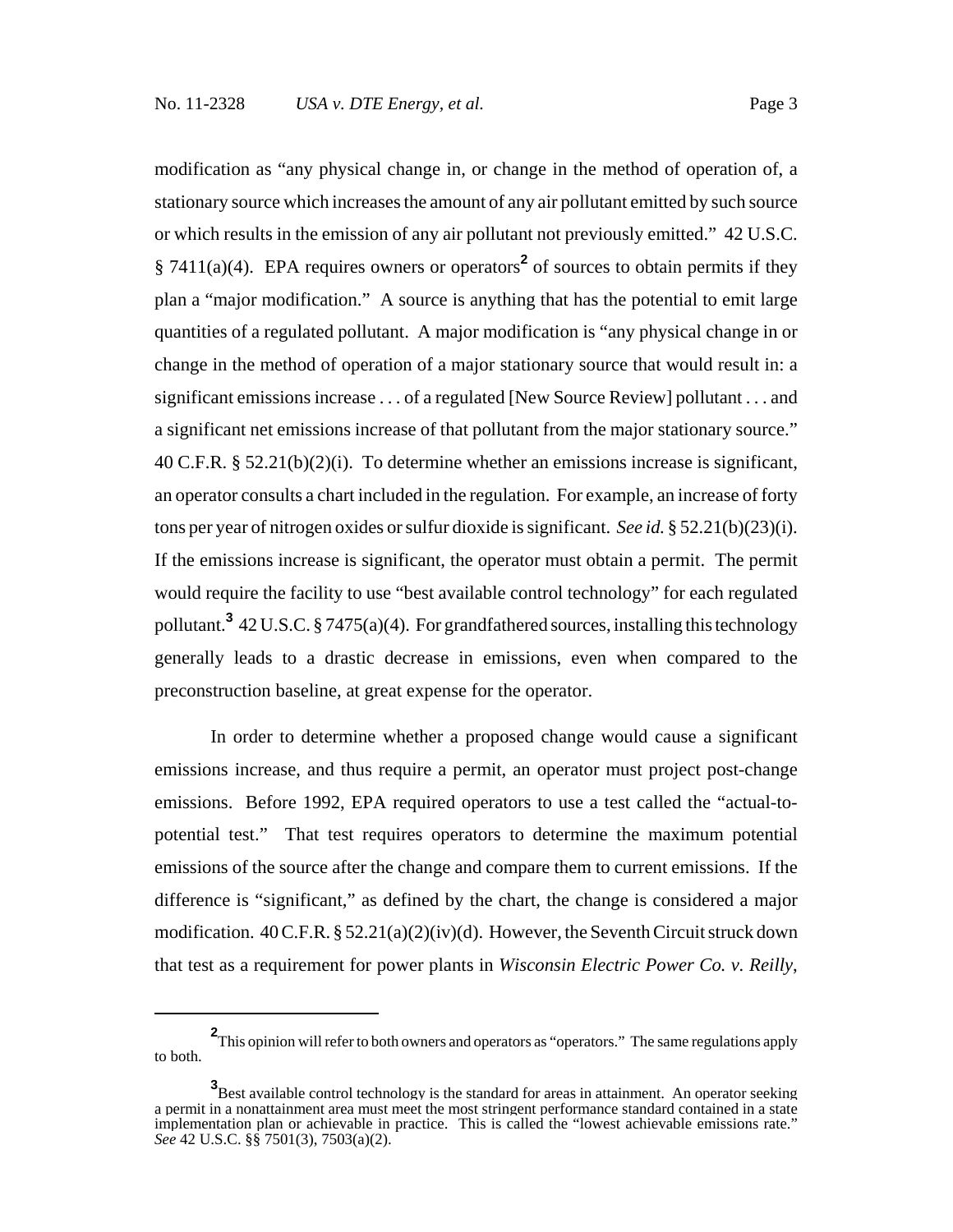holding that it improperly relies on an assumption of continuous operations. 893 F.2d 901, 917 (7th Cir. 1990). Accordingly, EPA instituted a new test for power plants in 1992. The new test, called the "actual-to-future-actual" test, required operators to project the source's actual, instead of potential, emissions after the change. *See* 57 Fed. Reg. 32,314 (July 21, 1992). To ensure that the operators did not deliberately underestimate emissions to avoid the permit requirement, EPA required sources using this test to track their emissions for five years and provide to the reviewing authority, generally a state environmental agency, information demonstrating that the change did not result in an emissions increase. *Id.* at 32,325. Because the modification must be the cause of the emissions increase to qualify as a major modification, EPA allowed utilities to exclude from their calculations any increase in emissions caused by an independent factor. *Id.* at 32,326. Since the most common independent factor is growth in demand for electricity, the exclusion is called the "demand growth exclusion." For the demand growth exclusion to apply, however, the pre-change source must have been able to accommodate the projected demand growth physically and legally. EPA noted that whether the exclusion applies "is a fact-dependent determination that must be resolved on a case-by-case basis." *Id.* at 32,327.

In 2002, EPA made more changes to the rule. EPA restored uniformity between utility and non-utility sources by allowing both to use an "actual-to-projected-actual" test. 67 Fed. Reg. 80,186, 80,191 (Dec. 31, 2002). EPA called this test "a sensible refinement of the rules [EPA] promulgated in 1992." *Id.* at 80,192. EPA noted that, for utilities, "[t]he effect of this consolidation is [to] make minor changes to the existing procedures." *Id.* One of these changes was that an operator "need only make and report a projection . . . when there is a reasonable possibility that the given project may result in a significant emissions increase." *Id.* However, utilities projecting post-change emissions of any kind would still have to submit their projections and post-construction tracked emissions to their reviewing authority. EPA stated that the changed recordkeeping and reporting requirements would allow reviewing authorities to assure that any changes sources make are consistent with Clean Air Act requirements. *See id.*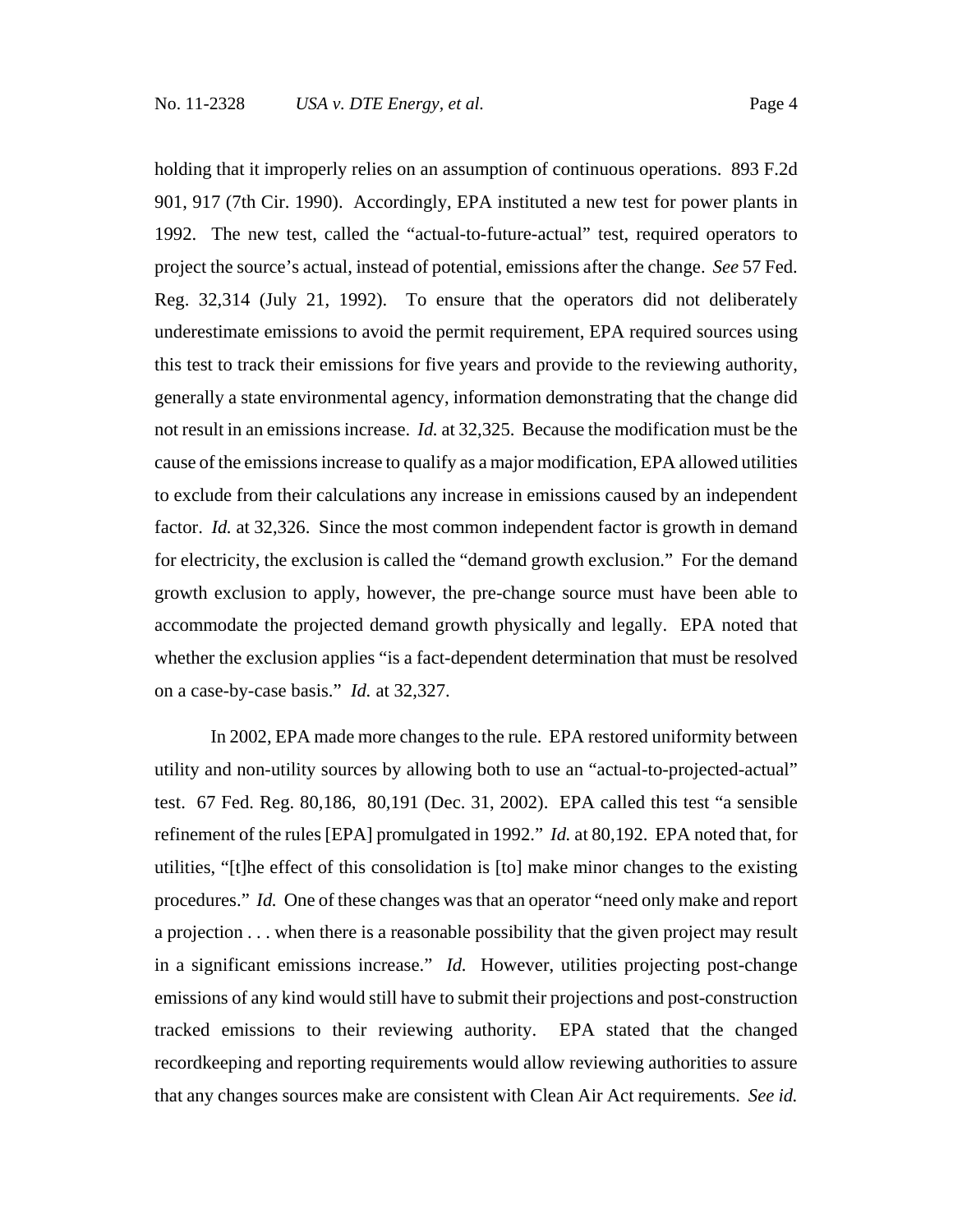A number of states and environmental groups challenged the 2002 rule changes. The D.C. Circuit upheld most of the rule changes. However, the D.C. Circuit was not satisfied with the changes to the recordkeeping requirements. The court stated that "EPA has failed to explain how, absent recordkeeping, it will be able to determine whether sources have accurately concluded that they have no 'reasonable possibility' of significantly increased emissions." *New York,* 413 F.3d at 34. The court further noted that sources could take advantage of the reasonable possibility standard to avoid recordkeeping altogether, thus thwarting EPA's ability to enforce the New Source Review provisions. *Id.* EPA argued that the methodology was enforceable because EPA has inherent enforcement authority allowing it to conduct inspections and request information. The D.C. Circuit acknowledged that EPA has such inherent enforcement authority, but noted that "even inherent authority depends on evidence." *Id.* at 35. The D.C. Circuit remanded to EPA to either provide an acceptable explanation for its reasonable possibility standard or to devise an appropriately supported alternative. *Id.* at 35–36.

EPA completed the remand rulemaking in 2007 by producing the set of regulations that govern this case. EPA answered the D.C. Circuit's concerns by defining the term "reasonable possibility." There is a reasonable possibility that a project that is not a major modification may result in a significant emissions increase if the operator projects, after applying the demand growth exclusion, an actual emissions increase of at least fifty percent of what the chart defines as significant. 40 C.F.R.  $\S 52.21(r)(6)(vi)(a)$ . An operator making such a projection must report it to the relevant reviewing authority. *Id.*  $\S 52.21(r)(6)(ii)$ . Furthermore, the operator must monitor the source's emissions for at least five—and in some cases ten—years after resuming normal operations and must report its findings to the reviewing authority. *Id.*  $\S 52.21(r)(6)(iii)$ –(iv). If the operator projects an actual emissions increase of less than fifty percent of what is significant, it must remove the demand growth exclusion from its projections. If, ignoring the exclusion, the projected emissions increase then becomes at least fifty percent of what is significant, the source also falls under the recordkeeping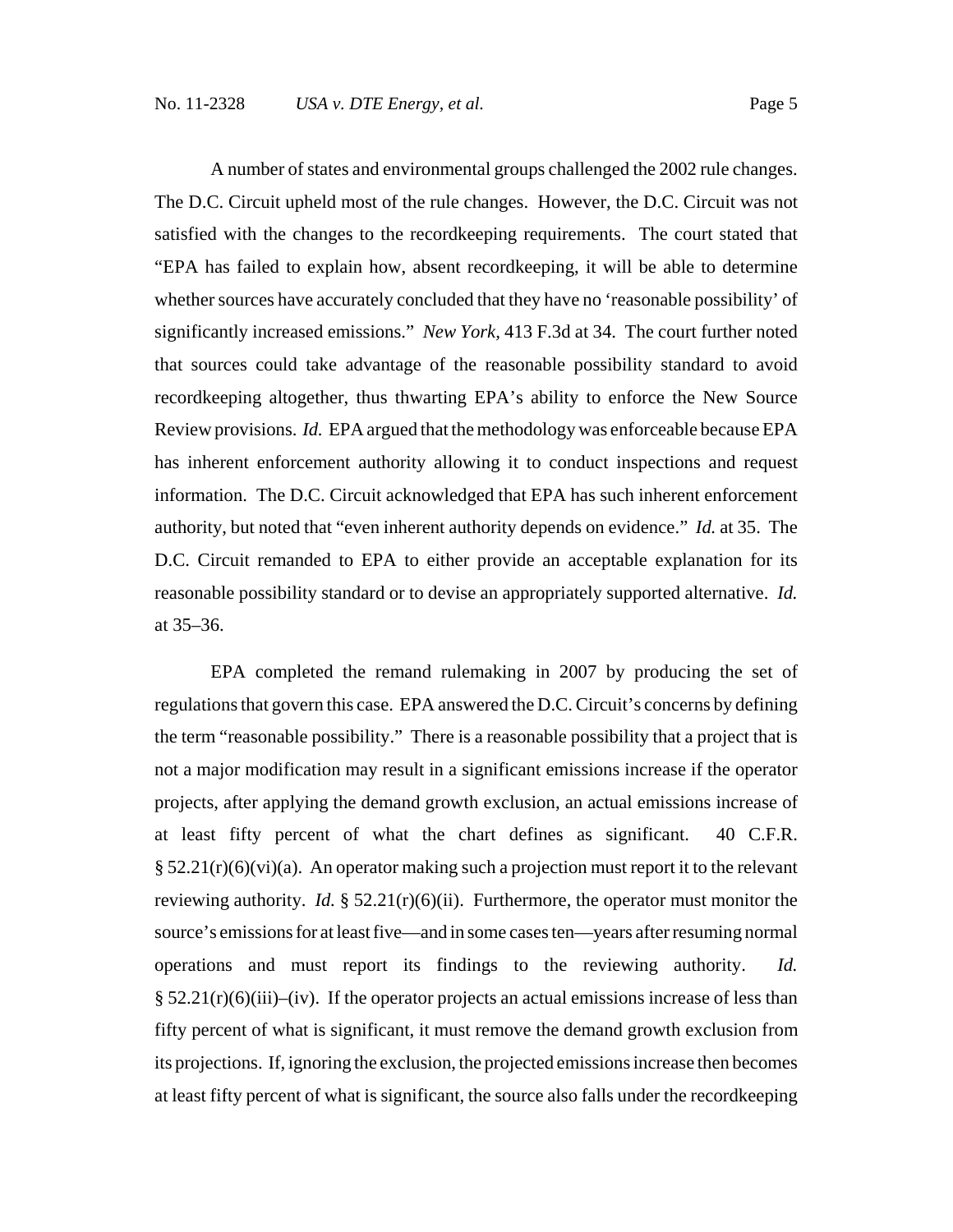requirement. *Id.*  $\S 52.21(r)(6)(vi)(b)$ . However, such a source does not fall under either the monitoring or reporting requirements described above. *Id.*

Therefore, under the current regulations, an operator seeking to determine whether a planned project requires a permit must take up to three steps. In step one, the operator calculates the unit's projected emissions. The operator then subtracts from that number the unit's current emissions and any emissions increase that qualifies for the demand growth exclusion. The resulting number is the projected emissions increase. The operator compares the projected emissions increase to the relevant number from the significance chart. If the projected emissions increase is greater, then the operator's inquiry is over and it must seek a permit from EPA or the relevant stage agency and install expensive modern pollution-control technology. If the projected emissions increase is lower, however, then the operator moves on to step two.

In step two, the operator cuts the significance number in half and compares the numbers again. If the projected emissions increase is now higher, the operator does not have to obtain a permit or install pollution-control technology, but must report its calculations to the relevant agency, monitor its emissions for at least five years, and report to the relevant agency if its projections prove to have been too conservative. If the projected emissions increase is still lower, however, then the operator moves on to step three.

In step three, the operator adds back into its projected emissions increase any emissions it originally subtracted under the demand growth exclusion. The operator then compares the resulting number with half of the significance number. If the resulting number is higher, then the operator must maintain a record of its calculations. However, it does not have to obtain a permit, does not have to report anything to the relevant agency, and does not have to monitor future emissions. If the resulting number is still lower, however, the operator does not have to do anything and may destroy its records if it so chooses.

Whether a permit is ultimately required is a high stakes determination. If the operator needs to obtain a permit, the source loses grandfathered status under the Clean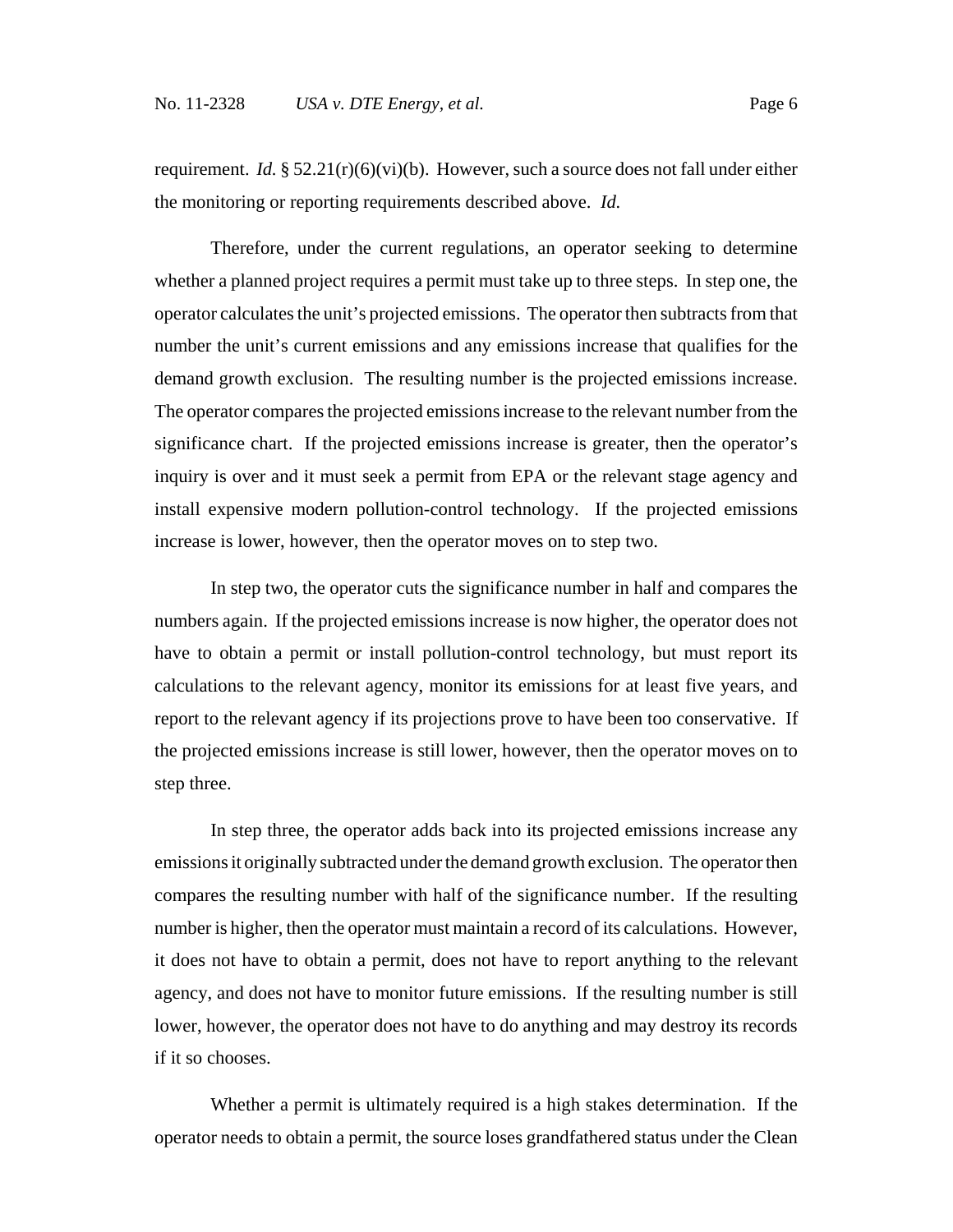Air Act. This means the operator must install modern pollution controls such as flue gas desulfurization for sulfur dioxide and selective catalytic reduction for nitrogen oxides. These pollution controls lead to enormous emissions reductions. For example, EPA's expert estimated that installation of these modern pollution controls at DTE's Monroe Unit #2, the source at issue in this case, would reduce the plant's sulfur dioxide emissions by at least 95% and its nitrogen oxide emissions by at least 90%. However, installing these complex technologies is very expensive for operators. According to DTE, it is spending \$1.7 billion to install these technologies at Monroe. *DTE Energy: Emissions Controls*, http://www.dteenergy.com/dteEnergyCompany/environment/generation/controls.html (last visited Mar. 25, 2013).

#### B.

Detroit Edison owns and operates, and DTE operates, the Monroe Power Plant in Monroe, Michigan. In March 2010, DTE began a construction project at Monroe Unit #2. The project included replacing approximately 2,000 square feet of tubing, the economizer, and large sections of reheater piping; installing a new nine-ton exciter, a device that provides voltage that creates the electromagnetic field needed for the rotor to produce electricity; and refurbishing boiler feedwater pumps. The project required approximately 83 days, 600 construction workers, and \$65 million. DTE performed the required emissions calculations and projected a post-project emissions increase of 3,701 tons per year of sulfur dioxide and 4,096 tons per year of nitrogen oxides. According to the regulations, an increase of 40 tons per year of either sulfur dioxide or nitrogen oxides is significant. 40 C.F.R. § 52.21(b)(23)(i). However, DTE determined that the entire emissions increase fell under the demand growth exclusion. DTE submitted these calculations to its reviewing authority, the Michigan Department of Environmental Quality, noting that DTE "continues to believe there is no reasonable possibility that the proposed project will result in a significant emissions increase and thus [notification, recordkeeping, and reporting] requirements do not apply." DTE then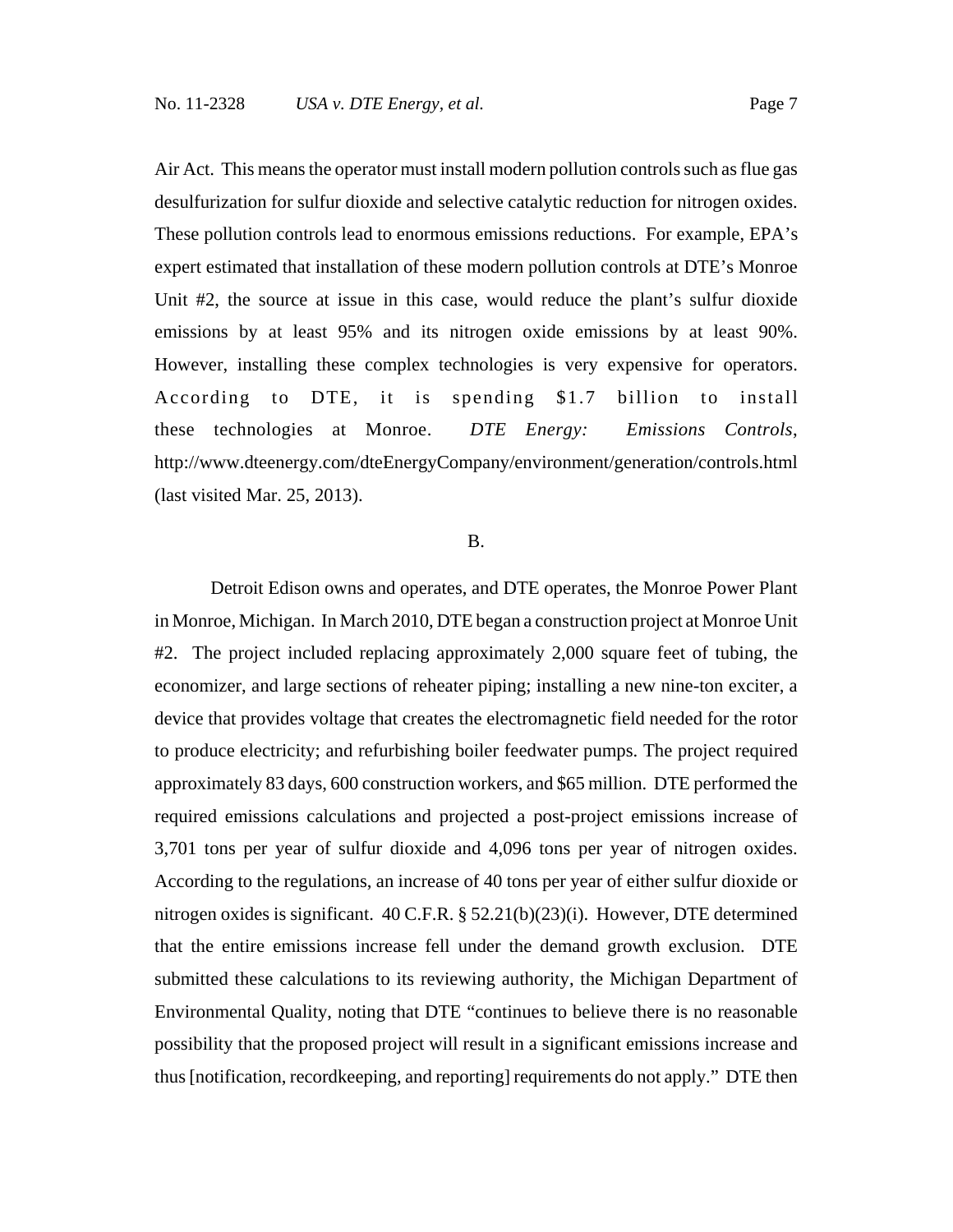began the project. The Michigan Department of Environmental Quality did not take any action in response to DTE's submission.

EPA learned of the construction project in May of 2010, two months after the project began. On June 4, 2010, EPA issued a notice of violation. The notice stated that the project "resulted in a significant net emissions increase" and therefore "constitutes a 'major modification.'" After attempts to resolve its disagreement with DTE without litigation failed, the United States filed a complaint against DTE and moved for a preliminary injunction. The district court denied the motion for a preliminary injunction. *United States v. DTE Energy Co.*, No. 10-13101 (E.D. Mich. Jan. 28, 2011). DTE then moved for summary judgment, arguing that because it satisfied the recordkeeping requirements, EPA could not bring a New Source Review enforcement action unless and until post-project emissions data demonstrated that DTE's projections were incorrect. The district court granted DTE's motion for summary judgment.

The District Court accepted DTE's argument, which the court characterized as follows:

Defendants acknowledge that they did not obtain a pre-construction permit. They argue that they were not required to do so because they satisfied their obligations by projecting their post-construction emissions, determining that those projections did not indicate a major modification, reporting these projections to the Michigan Department of Environmental Quality through the submission of a "Notice Letter," and monitoring their emissions post-project. Defendants further argue that so long as certain pre-project requirements are met, [New Source Review] is triggered only if the project in question *causes* an emissions increase, which then demonstrates that the project is *per se* a "major modification." They acknowledge that based on emissions measurements which they have been taking since the project was completed, their project may eventually prove to be a "major modification." That determination, however, cannot be made until the completion of the first year for which such measurements are required. For this reason, Defendants argue that Plaintiff's only remedy, i.e. a postconstruction enforcement action, is premature.

*United States v. DTE Energy Co.*, No. 10-13101. 2011 WL 3706585, at \*4 (E.D. Mich.,

Aug. 23, 2011). The court relied in this regard on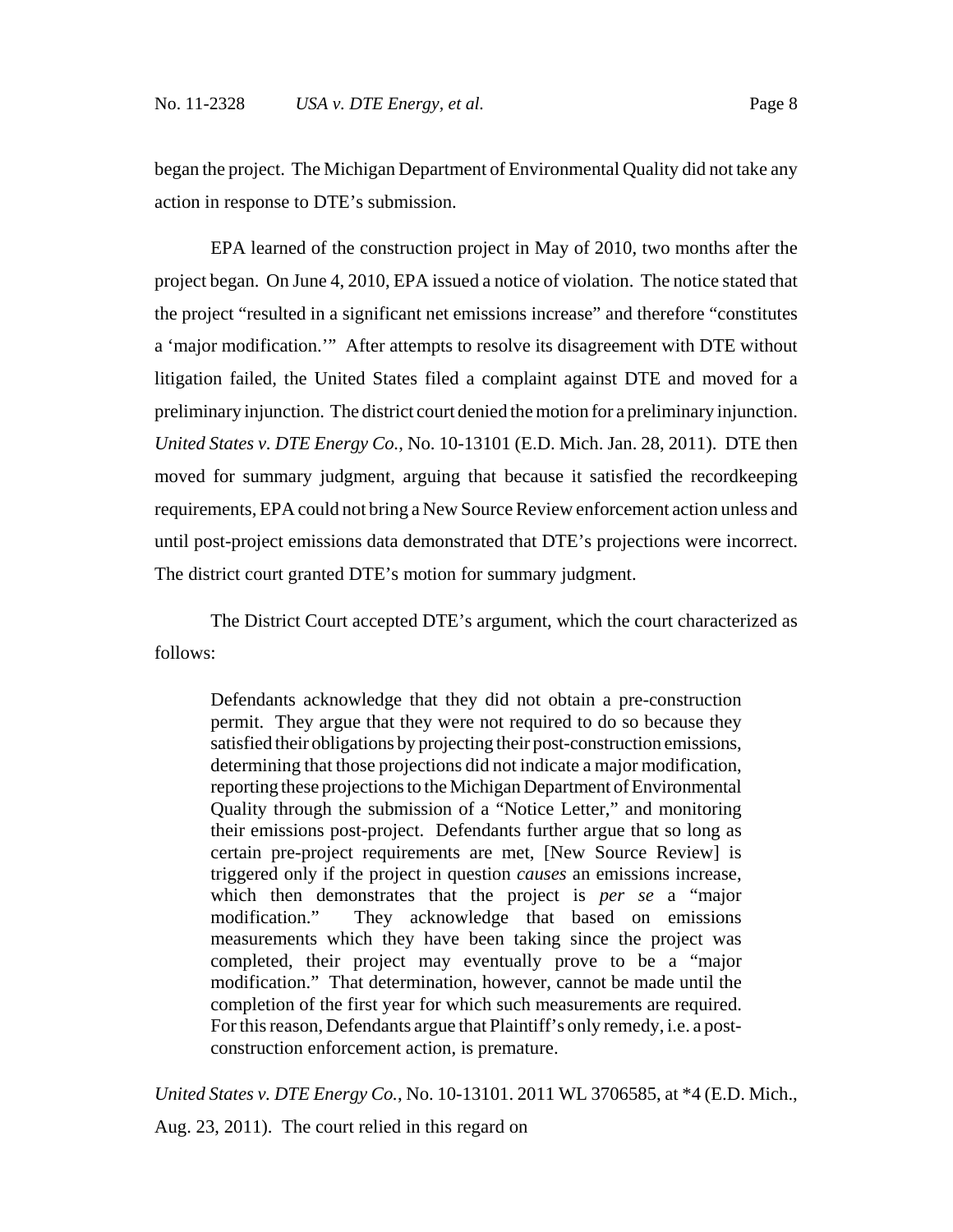the function of the 2002 [New Source Review] rules and Michigan's State Implementation Plan, which lessens the pre-construction burden on existing facilities so long as certain requirements are met. The 2002 [New Source Review] rules provide source operators such as Defendants with the option of either getting a permit before commencing their projects, or measuring their emissions afterward and running the risk of the Government bringing an enforcement action.

*Id.* The district court concluded that a determination of whether the projects at issue constitute a major modification is premature, *id.* at \*5, because EPA "may pursue [New Source Review] enforcement if and when post-construction monitoring shows a need to do so." *Id.*

The court proceeded to reject EPA's challenges to the procedural sufficiency of DTE's notice, upholding both the timeliness and sufficiency of the information reported in the notice. These determinations of adequate reporting are not challenged on appeal. Instead, EPA challenges the district court's holding that preconstruction New Source Review enforcement is flatly unavailable if reporting requirements are met. Although the district court's premises are largely correct, they do not support its sweeping conclusion.

#### II.

Over several decades of regulation and litigation, EPA has created a system intended to protect air quality, conserve environmental agencies' scarce resources, and minimize costs for regulated industries. The system depends on operators' making accurate projections before embarking on construction projects. If operators had to defend every projection to the agency's satisfaction, companies would hesitate to make any changes, including those that may improve air quality. On the other hand, if EPA were barred from challenging preconstruction projections that fail to follow regulations, New Source Review would cease to be a preconstruction review program. The 1992 and 2002 changes to New Source Review regulations take a middle road by trusting operators to make projections but giving them specific instructions to follow.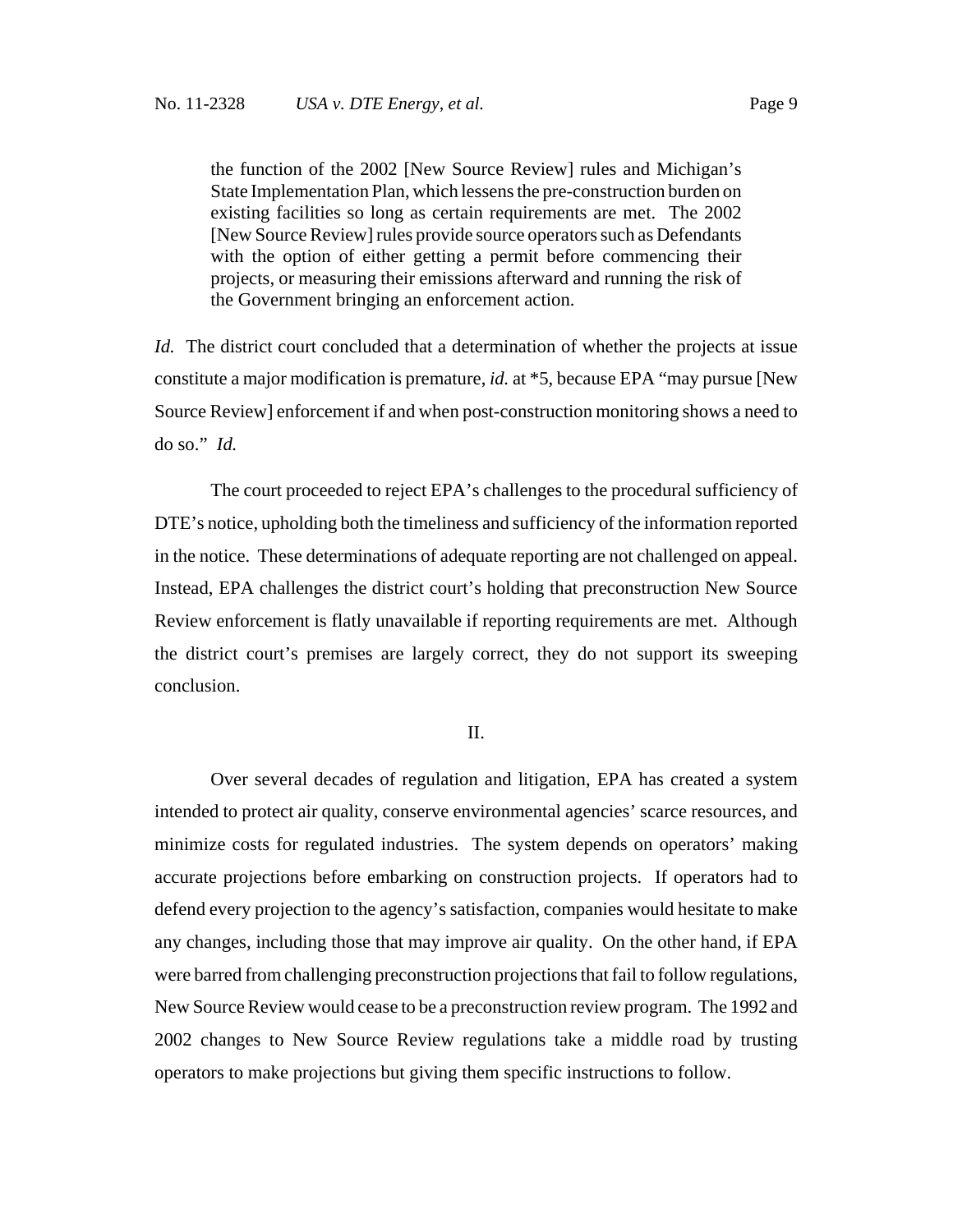However, this scheme does not contemplate approval of the projection prior to construction. The primary purpose of the projection is to determine the permitting, monitoring, and reporting requirements, so as to facilitate the agency's ability to ensure that emissions do not increase. If there is no projection, or the projection is made in contravention of the regulations guiding how the projection is to be made, then the system is not working. But if the agency can second-guess the making of the projections, then a project-and-report scheme would be transformed into a prior approval scheme. Contrary to the apparent arguments of the parties, neither of these is the case. Instead, at a basic level the operator has to make a projection in compliance with how the projections are to be made. But this does not mean that the agency gets in effect to require prior approval of the projections.

The operator has to make projections according to the requirements for such projections contained in the regulations. If the operator does not do so, and proceeds to construction, it is subject to an enforcement proceeding. The district court in this case appears to have ruled, to the contrary, that no such proceeding is permitted until there is post-construction data. That is not correct. As the Supreme Court has stated, the Clean Air Act "lodge[s] in the Agency encompassing supervisory responsibility over the construction and modification of pollutant emitting facilities in areas covered by the [New Source Review] program." *Alaska Dep't of Envtl. Conservation v. EPA*, 540 U.S. 461, 484 (2004). The act's language is clear:

The [EPA] shall, and a State may, take such measures, including issuance of an order, or seeking injunctive relief, as necessary to prevent the construction or modification of a major emitting facility which does not conform to the requirements of this part.

42 U.S.C. § 7477. These requirements include making projections. 40 C.F.R.  $\S 52.21(a)(2)(iv)(b)$ . They also instruct operators to consider all relevant information, specifically listing some considerations; to include emissions associated with startups, shutdowns, and malfunctions; and to exclude post-project emissions that could have been accommodated during the baseline period and are unrelated to the project. *See id.* § 52.21(b)(41)(ii). DTE conceded at oral argument that EPA could use its enforcement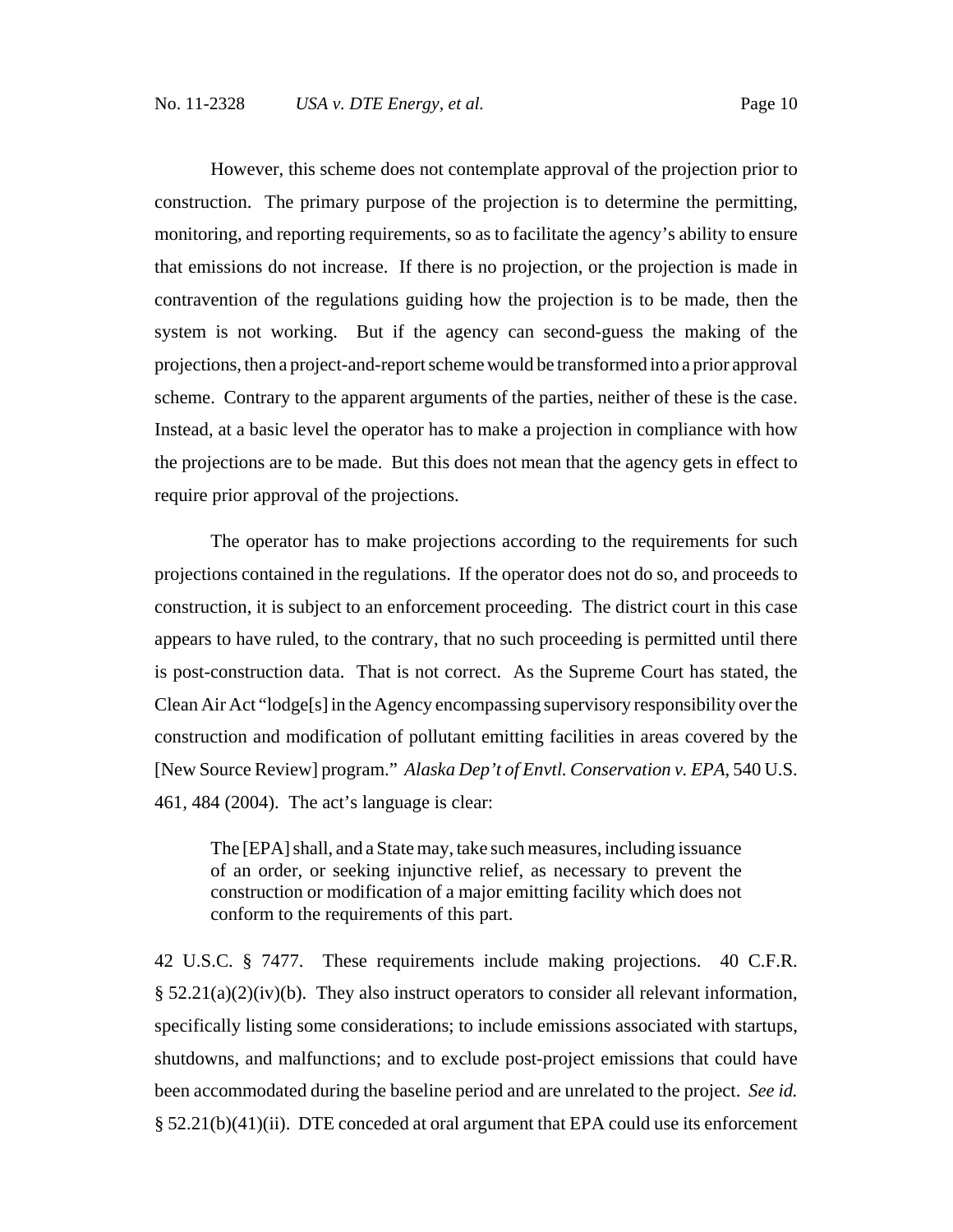powers to force operators to make the projection. Oral Arg. at 30:25. EPA's enforcement powers must also extend to ensuring that operators follow the requirements in making those projections. EPA must be able to prevent construction if an operator, for example, uses an improper baseline period or uses the wrong number to determine whether a projected emissions increase is significant. As DTE stated at oral argument, "if [the operator] had misread the rules and used 400 [tons per year] instead of 40 [tons per year as the significance threshold], they would have filed an improper notification, an improper projection, and the agency could then make them do the projection right." Oral Arg. at 31:00. If EPA did not have such power, the project-and-report scheme would not work because the reviewing agency would not have properly-done projections to compare with post-construction data.

On the other hand, EPA's briefs provide a basis for industry's concern that EPA is trying to impose an effective prior approval scheme. EPA repeatedly chastises DTE, for instance, for submitting its projection one day before construction began. *See* EPA Br. at 2, 12; Reply Br. at 3. However, this is fully consistent with a project-and-report scheme. Indeed, the regulation explicitly states: "Nothing in this paragraph  $(r)(6)(ii)$ shall be construed to require the owner or operator of [a utility] to obtain any determination from the Administrator before beginning actual construction." 40 C.F.R.  $§ 52.21(r)(6)(ii).$ 

EPA also repeatedly suggests bad faith on the part of an operator that intends to keep its post-construction emissions down in order to avoid the significant increases that would require a permit. *See* EPA Br. at 32–35, Reply Br. at 33–34. However, this is entirely consistent with the statute and regulations. The statute defines a modification as "any physical change in, or change in the method of operation of, a stationary source which increases the amount of any air pollutant emitted by such source or which results in the emission of any air pollutant not previously emitted." 42 U.S.C. § 7411(a)(4). The regulations define a major modification as "any physical change in or change in the method of operation of a major stationary source that would result in: a significant emissions increase . . . of a regulated [New Source Review] pollutant . . . and a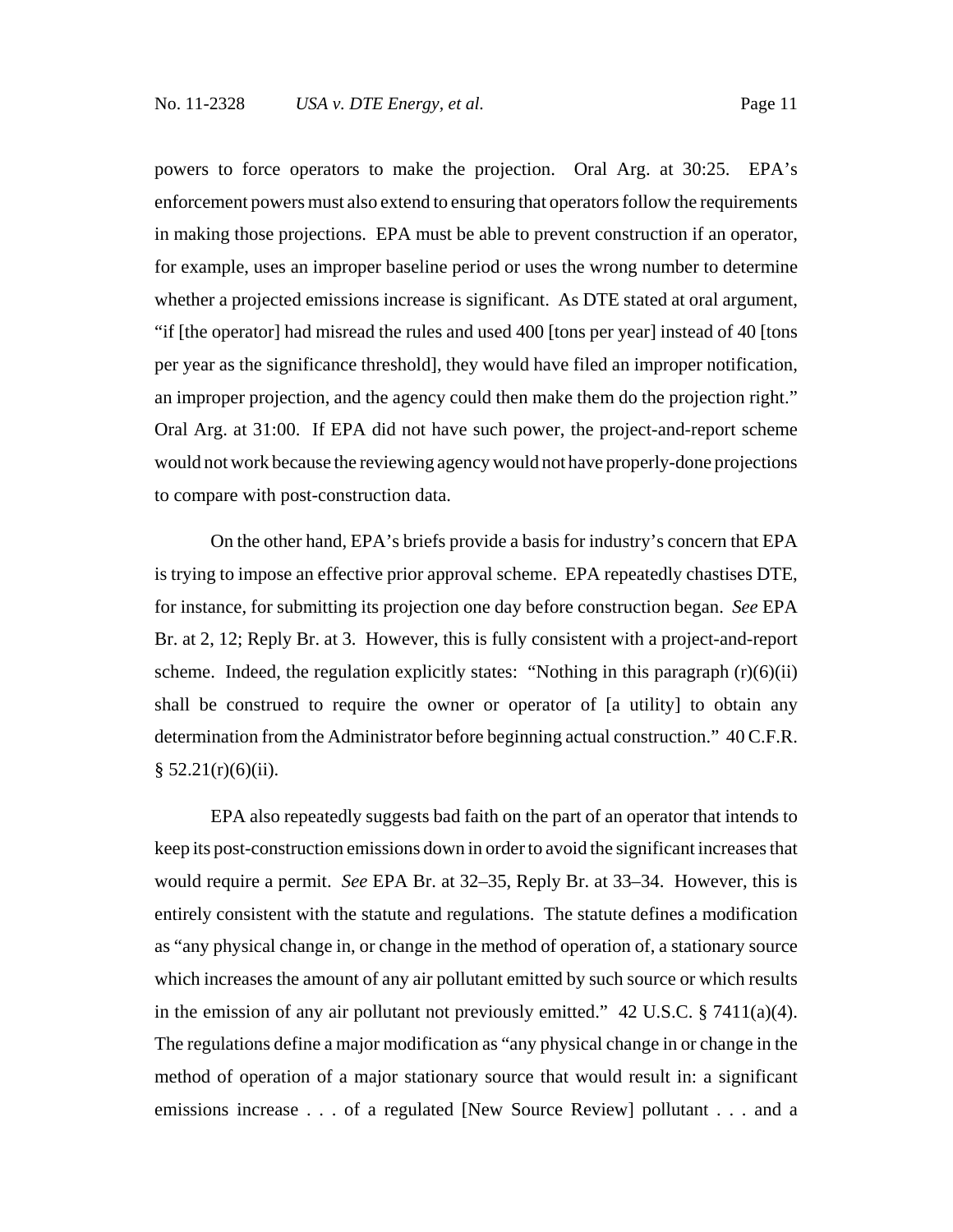significant net emissions increase of that pollutant from the major stationary source." 40 C.F.R. § 52.21(b)(2)(i). These definitions are incompatible with EPA's argument that New Source Review is a program designed to force every source to eventually adopt modern emissions control technology. *See* EPA Br. at 4–5. As EPA conceded at oral argument, the statute and regulations allow sources to replace parts indefinitely without losing their grandfathered status so long as none of those changes cause an emissions increase. Oral Arg. at 19:08.

 To the contrary, scholars have noted that New Source Review has given operators both the ability and the incentive to extend the life of existing sources instead of building replacements. *See* Jonathan Remy Nash & Richard L. Revesz, *Grandfathering and Environmental Regulation: The Law and Economics of New Source Review*, 101 Nw. U. L. Rev. 1677, 1708 (2007). As environmental groups point out in an *amicus* brief, many coal-fired power plants have been able to avoid installing modern pollution controls for 35 years. *See* NRDC Br. at 9. Several scholars have called for changes to New Source Review that would eliminate grandfathering. *See, e.g.*, Nash & Revesz, supra, at 1733; Shi-Ling Hsu, *What's Old Is New: The Problem with New Source Review*, Regulation Magazine, Spring 2006, at 36. It is Congress, not the EPA nor the courts, that has the power to make such changes.

A project-and-report scheme is entirely compatible with the statute's intent, which, as the EPA stated at oral argument, is "to prevent increases in air pollution." Oral Arg. at 19:40. If a company's projections are later proven incorrect, EPA can bring an enforcement action. *See* 40 C.F.R. § 52.21(a)(2)(iv)(b). An operator takes a major risk if it underestimates projected emissions. If post-construction emissions are higher than preconstruction emissions, and the increase does not fall under the demand growth exclusion, the operator faces large fines and will have to undertake another project at the source to install modern pollution-control technology. Because undertaking a second project will almost certainly be more expensive than installing pollution-control technology at the time of the modification, operators have great incentives to make cautious projections.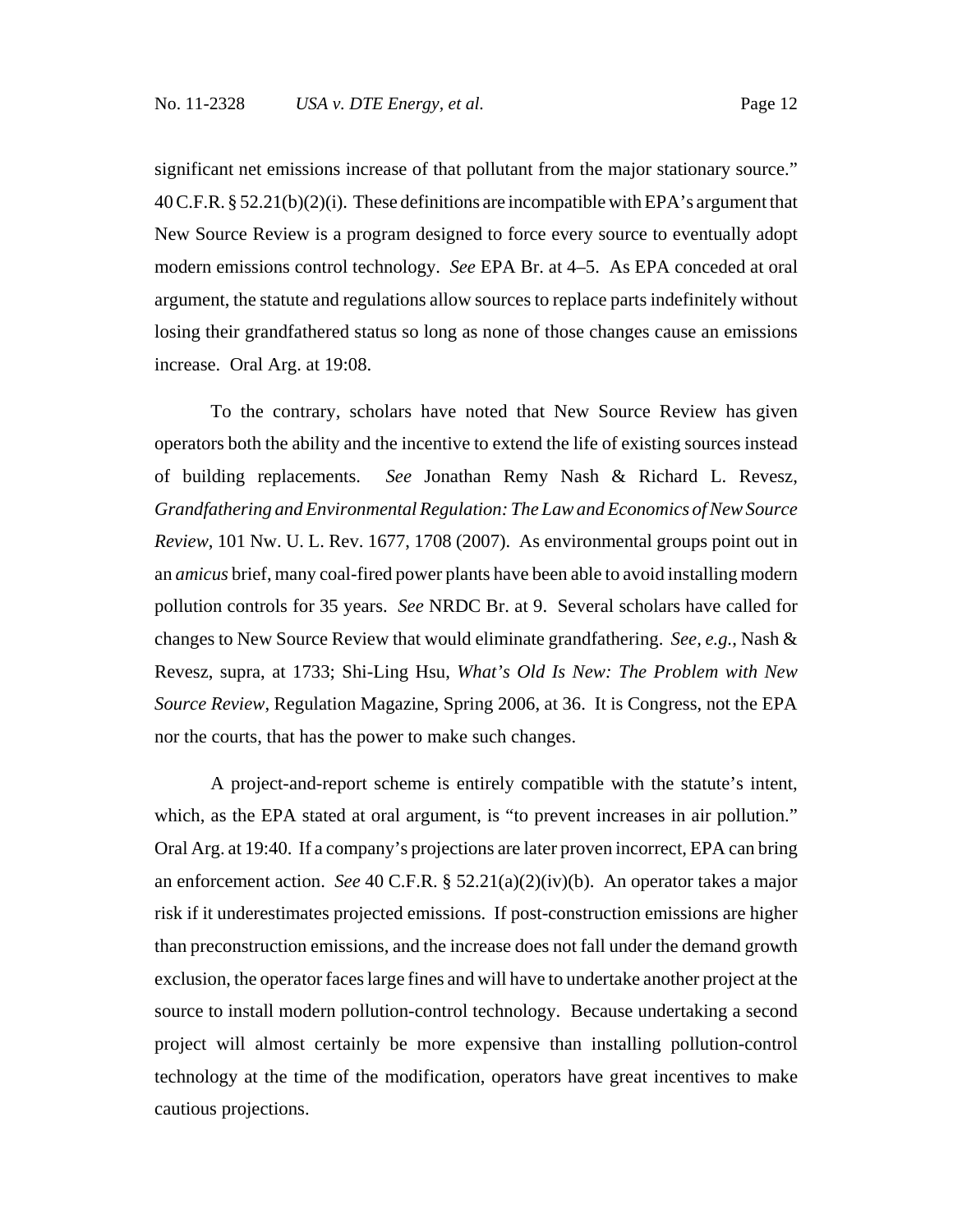EPA notes that DTE purposely manages the cost of electricity from Monroe Unit #2 to keep its emissions from increasing. Such actions further the goal of the statute. EPA warns, however, that after the five-year monitoring period is over, DTE could surreptitiously increase its emissions, having permanently avoided permitting for that change. *See* EPA Br. at 32–35, Reply Br. at 33–34. This scenario cannot pass. As EPA itself noted in the 2002 rulemaking, the Clean Air Act "provides ample authority to enforce the major [New Source Review] requirements if [a] physical or operational change results in a significant net emissions increase at [a] major stationary source." 67 Fed. Reg. at 80,204. Electric generation is one of the most highly-regulated industries in the country. Operators are responsible to state environmental agencies, EPA, and environmental groups, who are empowered to bring citizen suits under the Clean Air Act. "Moreover, [the operator's] reviewing authority has the authority to request emissions information from [the operator] at any time to determine the status of [the source's] post-change emissions." *Id.* This monitoring makes it highly unlikely that an operator could escape permitting by waiting five years before increasing emissions. While EPA does presume that emissions increases after five years are unrelated to the project, *id.* at 80,197, that presumption can be overcome, for example, by demonstrating that the preconstruction facility could not handle such an increase. Neither the statute nor the regulations create a time barrier. EPA can bring an enforcement action whenever emissions increase, so long as the increase is traceable to the construction. *See* 40 C.F.R. § 52.21(a)(2)(iv)(b). In light of this, EPA's warnings ring hollow.

Our reversal does not constitute endorsement of EPA's suggestions. A preconstruction projection is subject to an enforcement action by EPA to ensure that the projection is made pursuant to the requirements of the regulations. The district court having ruled to the contrary, we must reverse and remand. But we make no determination as to whether defendants have complied with those projection regulations.

#### III.

The district court's order is reversed, and this matter is remanded for further proceedings consistent with this opinion.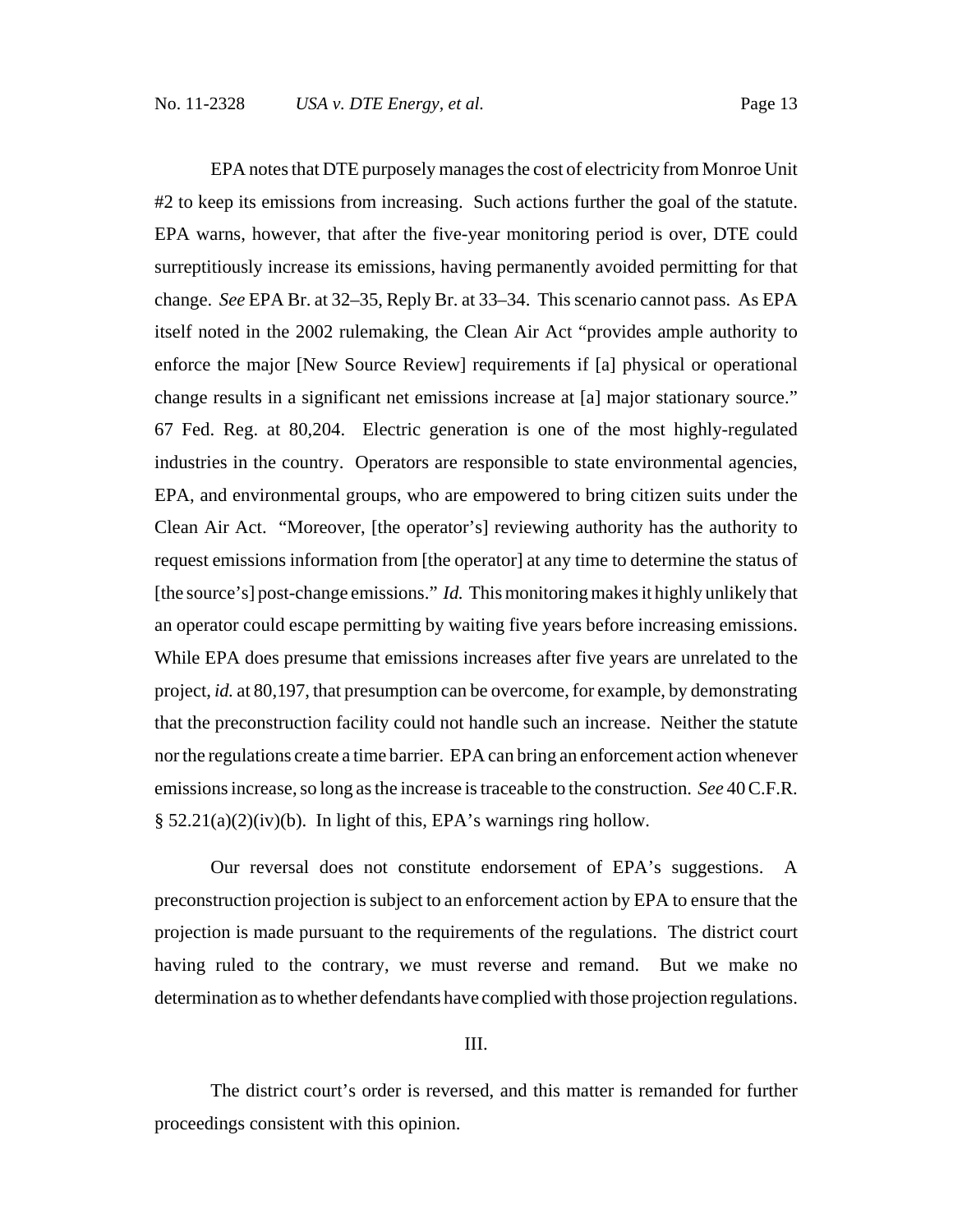## **DISSENT \_\_\_\_\_\_\_\_\_\_\_\_\_\_\_**

**\_\_\_\_\_\_\_\_\_\_\_\_\_\_\_**

ALICE M. BATCHELDER, Chief Judge, dissenting. The majority holds that the USEPA may challenge the operator's preconstruction emissions projection, regardless of the actual emissions, and remands for USEPA to pursue such proceedings. While I agree with much of the majority opinion, I must ultimately dissent for the reasons that follow.

As a preliminary matter, I am uncomfortable with the majority's reliance on statements about the law made by counsel at oral argument. Four times during its analysis, the majority cites to a *legal premise* that one or another of the appellate attorneys "conceded" or "stated" at oral argument, at least two of which appear to be crucial concessions. *See* Maj. Op., *supra* ("that EPA could use its enforcement powers to force operators to make the projection," and that, if the operator "misread the rules," USEPA "could then make them do [an improper] projection right").**<sup>1</sup>** Given the enormity of this decision, and the effect it may have on every stationary source operator in the Sixth Circuit if not beyond, it would be useful to have a citation to a statute, a regulation, or a case — something more substantive than one advocate's extemporaneous comments at appellate oral argument.

But if we are going to rely on statements by counsel, there is a statement by counsel on appeal, concerning a *fact* specific to this case, that is even more important to the outcome of this decision. In its appellate brief, DTE's counsel wrote:

And although not part of the record here, Detroit Edison can represent that it submitted to MDEQ a postconstruction annual emissions report pursuant to Mich. Admin. Code R. 336.2818(3)(d) on February 28, 2012,

<sup>&</sup>lt;sup>1</sup>To be sure, neither of these issues is in question here: there is no contention that DTE failed to prepare a projection (it did) or that DTE misread the rules in applying the governing regulation (it did not). Instead, USEPA relies on its expert's opinion to second-guess DTE's projections. *See* Appellant Br. at 25 ("EPA can use its projections to demonstrate that the operator should have projected a PSD-triggering emissions increase."); 24 ("The agency can use its own emissions projections to demonstrate that a proper pre-construction analysis *would have shown* an emissions increase."). USEPA's disagreement is entirely technical and scientific; the dispute is not about the regulation.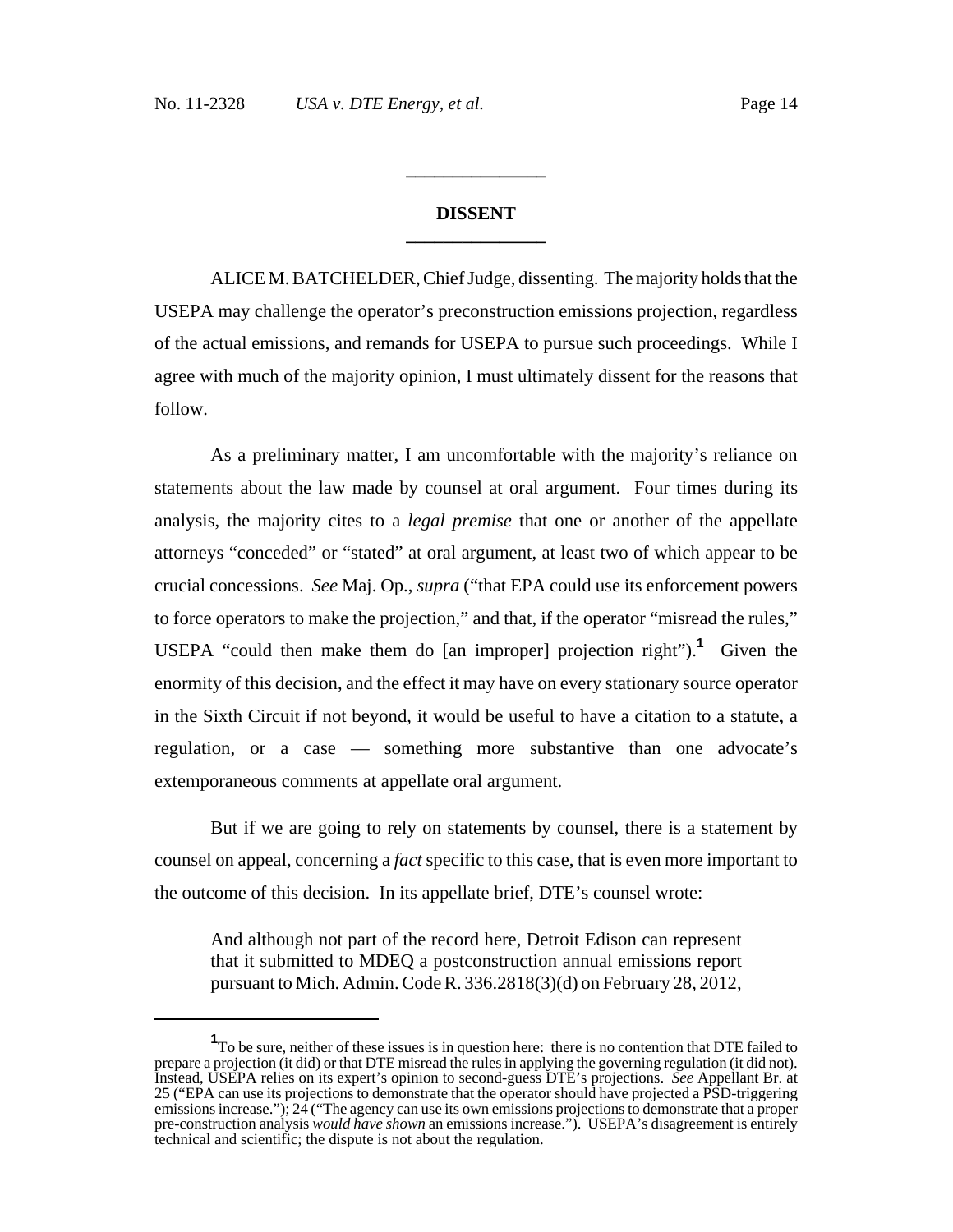and that report shows no increase in annual emissions at Monroe Unit 2 for the first full calendar year following the project. In fact, that report shows substantially lower emissions from Monroe Unit 2 during 2011 than the unit's emissions before the projects.

Appellee Br. at 25-26. If true, this fact renders moot the case or controversy about *pre*construction emissions projections — there can be no permitting or reporting violation because there was, conclusively, no major modification. *See* 40 C.F.R. §  $52.21(a)(2)(iv)(b)$  ("Regardless of any ... preconstruction projections, a major modification results if the project causes a significant emissions increase and a significant net emissions increase."); Mich. Admin. Code R. 336.2802(4)(b). This project caused no emissions increase and, in fact, resulted in an emissions decrease. All of which begs the question: what exactly does the majority anticipate the district court will do with this on remand? Allow the USEPA to challenge preconstruction projections that actual events have already proven correct? I would hold that these subsequent actual results render the present dispute moot.

Finally, even if this were not moot (or if it were appropriate for us to provide advisory opinions on moot questions), I still could not join the majority opinion because I find it logically flawed and, correspondingly, legally incorrect. The majority holds, on the one hand, that this scheme "does not contemplate [USEPA] approval of the projection prior to construction," and "if the agency can second-guess the making of the projections, then a project-and-report scheme would be transformed into a prior approval scheme," which the majority rejects: "this does not mean that the agency gets in effect to require prior approval of the projections." Maj. Op., *supra*. I agree entirely.

But then the majority immediately, directly, and — at least to me — inexplicably contradicts itself, holding that the USEPA can initiate enforcement proceedings to challenge the operator's projections: "The operator has to make projections according to the requirements for such projections contained in the regulations.[**<sup>2</sup>**] If the operator

**<sup>2</sup>** It bears repeating that USEPA does not contend that DTE failed to make a projection or failed to follow the regulations; rather, USEPA relies on its expert's opinion to second-guess DTE's technical/scientific projections. *See* n.1, *supra*. If the issue here had been one of the foregoing (i.e., if USEPA had wanted to challenge an operator's failure to make a projection or failure to follow the